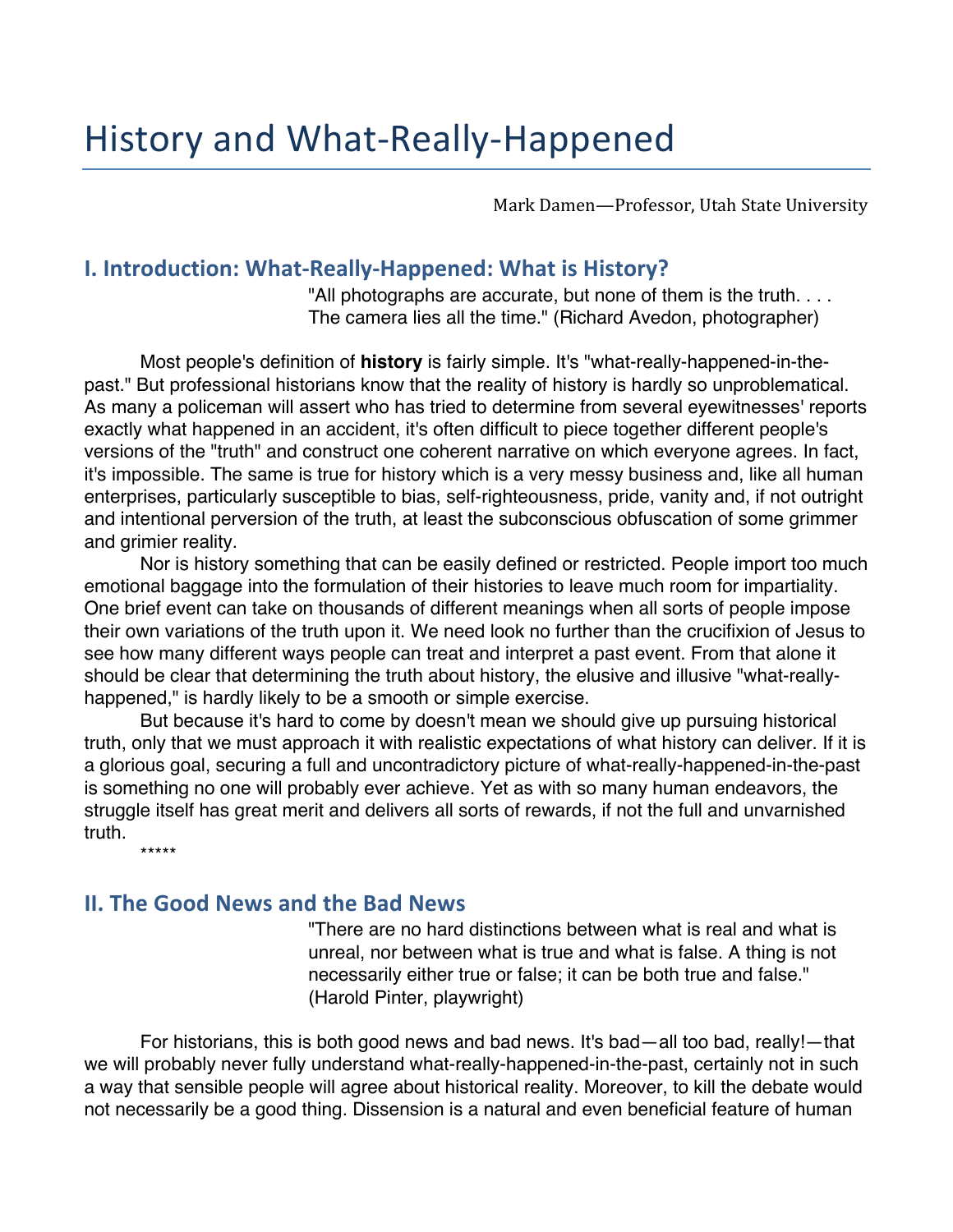life, and many would say that compelling people to agree on one vision of anything is tyrannical and just a bad idea. Certainly, imposing a uniform vision of history is a notion notoriously poisonous to democracy and an ingredient found in many a dictatorship. Not that that has stopped people from trying, and all too often with disastrous results. Hitler, for instance, attempted to impose his stilted, one-dimensional vision of the past on the Germans of his day. The Inquisition tried much the same in Medieval Europe, as did the socialists in Russia. Today, creationists and scientists are locked in battle over one aspect of what-reallyhappened-in-the-past, the origin of humanity.

Such disputes about the past are not altogether bad, I assure you, nor are they at heart even really about history in the sense of "the study of the past." They concern most often some immediate and imposing present. Most, if not all, conflicts centered on interpretations of the past revolve around what one group of people think other people should think about some past they share.

 $* * * * *$ 

## **III. The Best Approach to History**

"Nothing that has actually happened matters in the slightest." (Oscar Wilde, playwright)

So then, how should we best approach the pocked and patchy minefield of the past? Something so central, so meaningful to our lives, *should* be able to be pursued with some degree of certainty, shouldn't it? Is there any hope of recovering an unblemished and tutelary past that can operate as a reliable guide to the future? If not the full and unbiased truth about history, the exploration of the past must reveal something of value to our lives, yes? Cannot the study of the events leading up to our times contain at least some "historical truth," even though there is little reasonable chance of actually achieving a complete and undistorted picture of the past? Or should we just throw our hands in the air and sign up for classes in the "hard" sciences where the perception exists there is no debate about facts or interpretations of truth? Ten minutes in any reputable science class will show the fallacy of that common mistaken assumption.

The answer to all these questions is that history, both as the unfolding and as the recording of the past, must proceed—and it will whether or not anyone wishes it to!—and if it cannot proceed under ideal circumstances, then too bad for those who insist on perfection! Given the natural human inclination toward bias, egotism, sloth and sensationalism, we can and must make something of the so-called "facts of history" and the data we're left with, whatever their condition, something that at least approaches the truth even if it does not accomplish our aim of discovering the whole of what-really-happened.

And, indeed, history is not simply an exercise in futility and despair, because there are some significant pluses working in behalf of those who seek to create an honest record of the past. The fact is, even the biggest historical lies almost always contain some facsimile of truth, in spite of the liars who spawned them. And especially the most egregious perpetrators of such prevarications—those bigots, divas, cheats, and laggards who are responsible for bringing us many of our worst perversions of history—even *they* rarely exhibit motivations so complex that it's impossible to shed some light on them somehow. In fact, quite often we can see through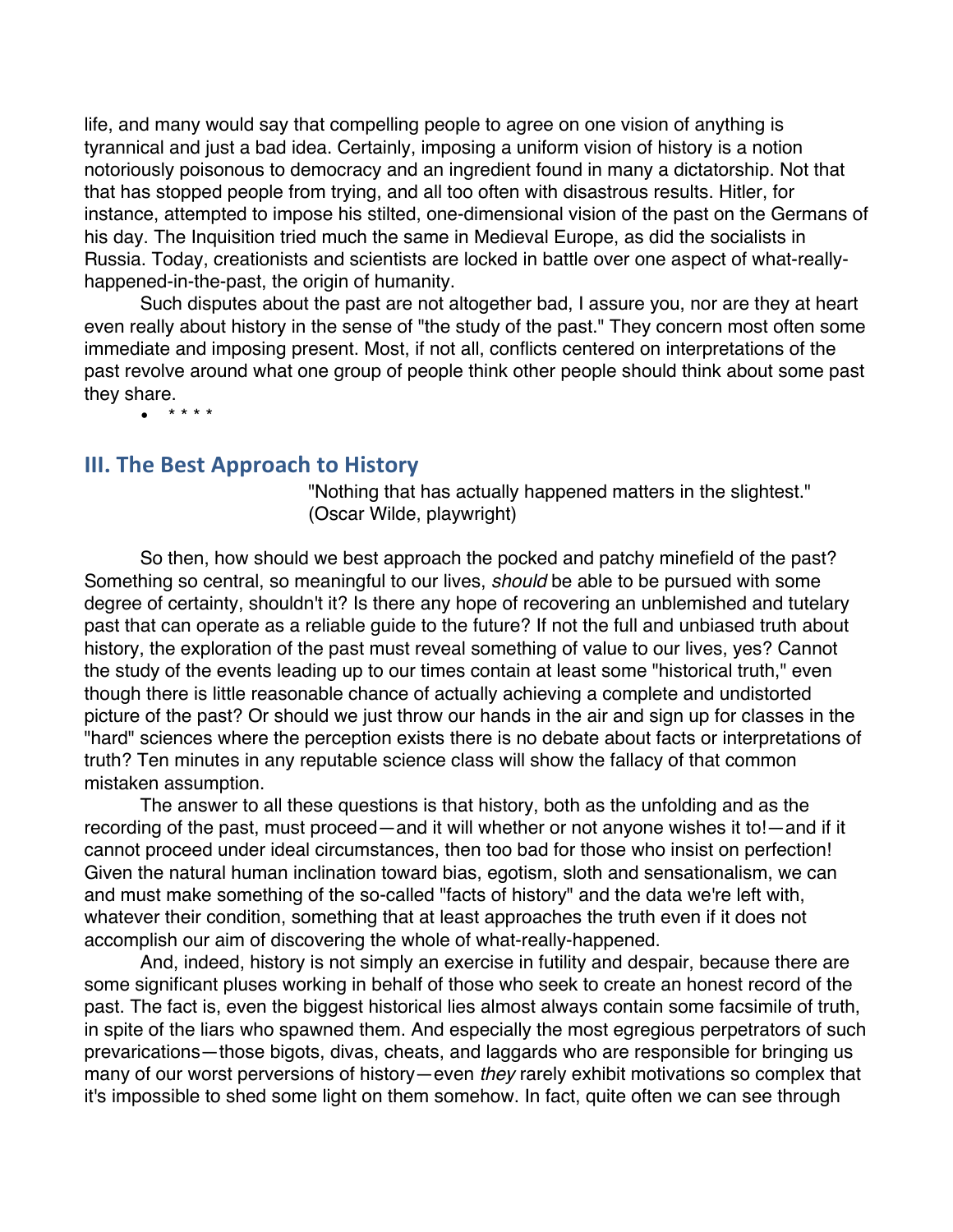their tainted "histories" and easily distinguish what they wish we would believe from what is the more probable reality they're distorting. Indeed, bad history is quite frequently transparent, and usually the worse it is, the clearer it is. That's the good news.

### **A. Tacitus**

"What is history but a fable agreed-upon?" (Napoleon Bonaparte, French general)

The bad news is, history's most flagrant spin-*meisters* are hardly the only villains roaming the library. Many good and seemingly reasonable historians blur the past, too, usually under the spell of some blinding self-delusion which makes them press a point they feel must be true, something they think and hope and believe *ought* to be true. And if the historical data don't support their point completely, they change the past to what it *should* have been.

**Tacitus**, for instance, the greatest historian of early Imperial Rome, was a true blueblooded Roman who watched his world, as he saw it, crumbling around him. Although he spent his life in one of the finest ages of human history, the so-called *Pax Romana* ("the Roman peace" lasting from 31 BCE to 180 CE), a period which saw fewer wars, social unrest and economic burdens than the vast majority of times, Tacitus was, at least to judge from his writings, a fairly unhappy fellow. In his mind, the Romans—and especially traditional aristocrats like himself—had sold away their basic human rights, their liberty and free speech, to men who called themselves **Emperors** (literally, in Latin "commanders"). These emperors, instead of leading the Romans, had for the most part enslaved them, according to Tacitus, in exchange for providing the peace of a sheltered life.

That is, in allowing emperors into Rome, Tacitus' peers, in his opinion, had purchased for themselves a gilded cage where they had locked themselves into a comfortable but restricted lifestyle with fewer personal freedoms than their noble, independent-minded forefathers had. To him, they had thrown away their greatest heritage, their liberty, for a few generations of comfortable living. One need not mention, of course, that the pursuit of those personal freedoms by unscrupulous, greedy aristocrats in the century before the *Pax Romana* had led to unprecedented waves of carnage and mayhem all around the Mediterranean basin. Indeed, liberty and the pursuit of personal happiness had spelled death for millions in the late Republic, so while the onset of Empire had ended Roman independence, there is little doubt that it also saved countless lives. Cages work two ways: they keep things both in and out.

Tacitus was well aware of this, as his histories show, but his knowledge of the dangers which accompany unbridled liberty didn't hinder him in the least from sitting at his desk and scrawling out line after line recounting the abominations he saw being perpetrated on his fellow Romans enslaved to an increasingly debauched succession of emperors, most of them in Tacitus' view incompetent perverts! And much of what he says is true, confirmed by external sources, but the spin he put on events, in particular, his failure to include certain details which did not conform with his pessimistic vision of the times, makes his history less a calm and reasoned account of the early Empire and more a call-to-arms for all liberty-loving Romans. To put it simply—albeit *over*-simply!—Tacitus, as a historian, is a brilliantly articulate, often quite humorous, trenchantly insightful observer of human nature, but also a crusader and a propagandist, and a bit of a whiner.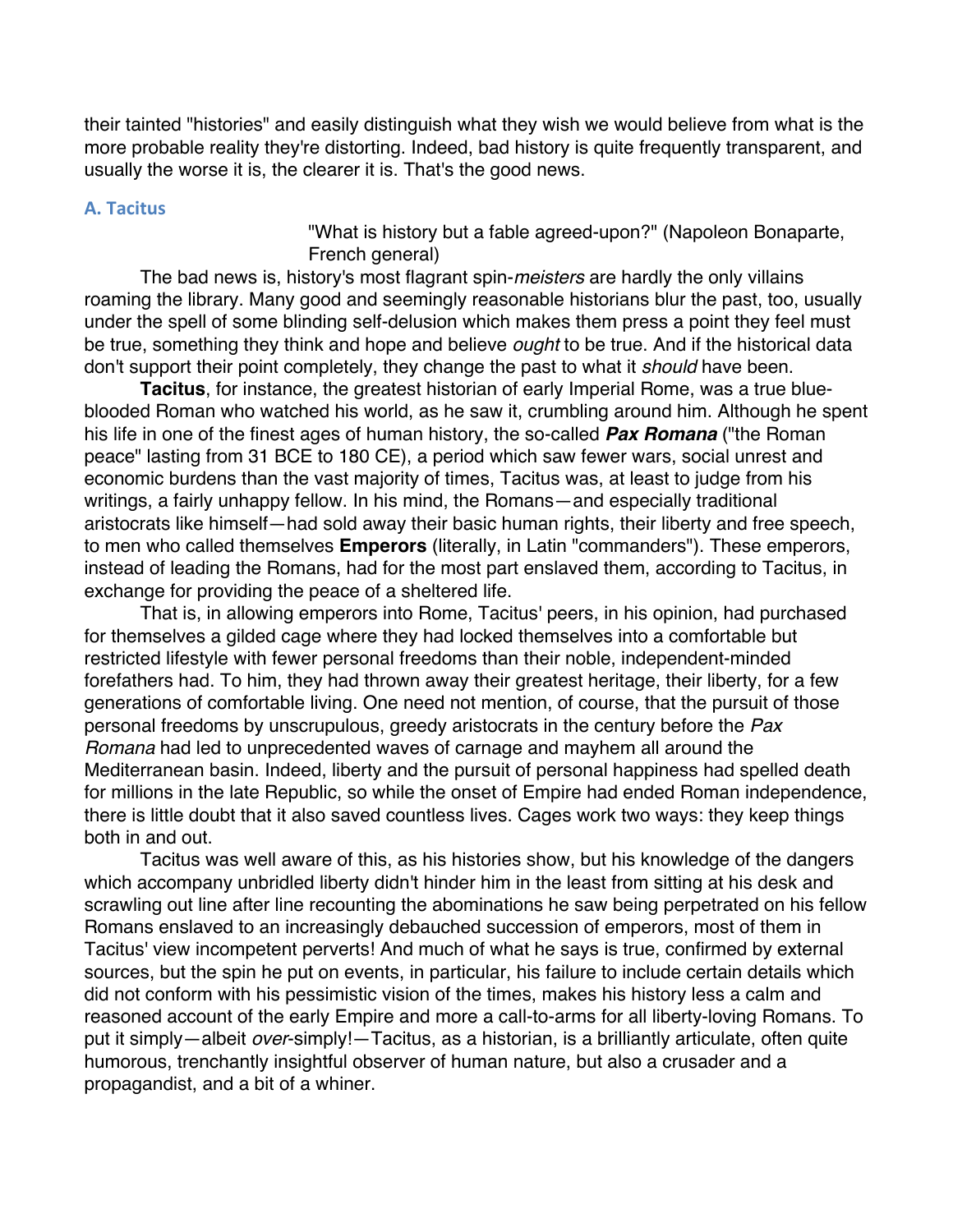And, from such a man so full of genius and wit and contempt, the view of this age is necessarily slanted. For instance, in his *Annals of Imperial Rome* he scorches Nero with reproach, painting this emperor as one of the most inept leaders imaginable. In doing so, he gives us our picture of the madman who "fiddled while Rome burned." However, any trained historian can readily see that Tacitus' depiction of Nero as an insane despot is not an entirely neutral portrait of the emperor and may have less to do with the absolute truth than Tacitus' political agenda. Thus, Tacitus who is often called—and rightly so!—our single best historical source for early Imperial Rome was also instrumental in leaving behind the picture of debauchery and violence we now have of that impressively glorious age, the early *Pax Romana*, the very pinnacle of Roman greatness and arguably of all Western Civilization.

#### **B. Procopius**

Tacitus hardly stands alone among historians in his failure to be objective or unbiased. All writers of history have a vantage point, something to prove—why else would they be writing?—and some have more than one.

**Procopius**, who lived in the days of the Byzantine emperor **Justinian** (r. 535-565 CE), was the official historian of the court. Several of the books he wrote which are preserved among the historical records of the Byzantine Empire recount the glories and triumphs of Justinian's wars and his noble efforts to help his people socially, economically and architecturally. To judge from these alone, Procopius was a fawning sycophant, a propagandist who was paid to praise and justify Justinian's rule and, by all appearances, earned his salary in fulsome full.

But several centuries after his lifetime, another work by Procopius was unexpectedly discovered. It was called *Anecdota*, literally in Greek "unpublished," i.e. the "unofficial" history of Justinian's reign. We don't know how or where it came to light, but the reason for its concealment is amply clear. The *Anecdota* entails a very different approach to the history of the period. In it, Justinian is portrayed not as a benevolent ruler but a monster, quite literally a demon sent by the Devil to plague the Earth and kill as many people as possible. In one modern edition of the Anecdota, one of the chapters is entitled, "How Justinian killed a billion people." This other Procopius, by all appearances the polar opposite of the propagandist, supports his assertions of Justinian's demonic nature by citing that the maids of the palace claim to have seen the Emperor's decapitated spirit walking about the palace late at night carrying its head in its hands.

Whether this is true or not—and, frankly, it doesn't seem very likely—there is a greater truth behind the tale. Evidently, the powerful and prideful emperor could at times rub those near him, even his well-paid employees, the wrong way, and these discontented underlings found a way to avenge themselves, through gossip and libel. So, we can see that Procopius could live with a broad dichotomy in his professional life, to say the least. An unkind critic might call it full-blown schizophrenia. Press secretary by day and character assassin by night, Procopius, it appears, was two entirely different historians rolled into one, a single body embracing two personas and widely divergent visions of the world around him.

From this, it seems safe to say that even one individual alone can function as two different historians, incompatible eye-witnesses, and all by himself create dissension about what-really-happened-in-the-past. Thus we must conclude that the only thing we may rule out definitely as a factor in the evaluation of historical sources is the serene dispassion of its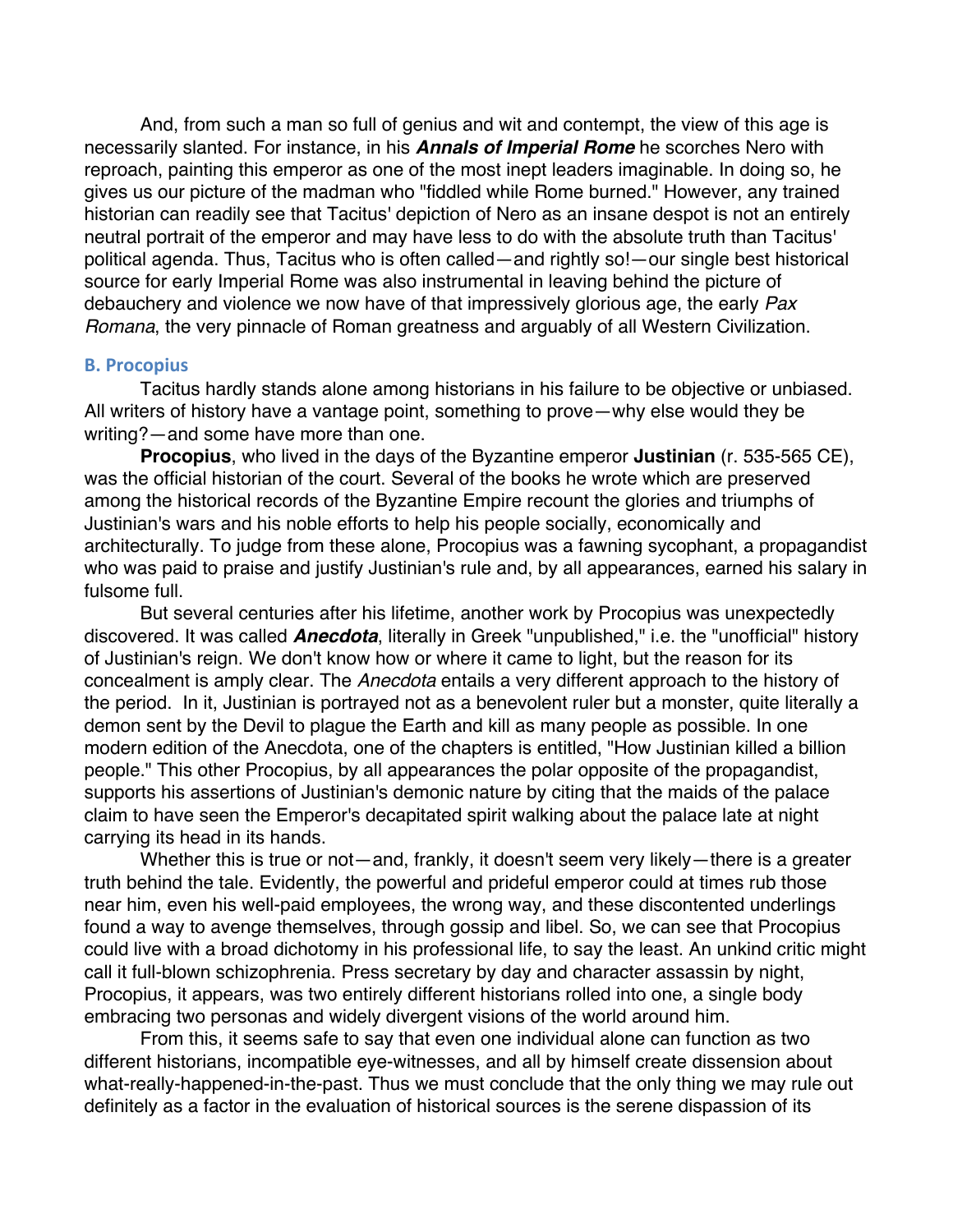authors. History shows all sorts of people are capable of recording a vision of the past—even people with multiple personalities!—everyone except the calm and unconcerned. *They* don't write history because they don't care enough about the past to do it. An indisputable fact of history, perhaps the only one, is that it takes a certain amount of anxiety to put words on a page.

## **IV. Remembered, Recovered and Invented History**

"(History) is the set of questions we in the present ask of the past . . . It is informed by our anxieties, by our failures, by our successes, by our hopes, by our wishes, by all the questions we have." (Ken Burns, documentary film-maker)

In studying the records of the past, then, one is, in fact, examining propaganda of various sorts, distortions based on someone's perception of truth but angled so as to make a better case for something than an unorganized compilation of facts might do all by themselves. In other words, all writers have a purpose in writing, or else why write? Histories are no different in that regard from novels—and sometimes in other ways as well, such as in their disdain for reality—but that's no reason to despair of the truth. There are times we can come very close to seeing what-really-happened-in-the-past, or at least certain historical truths, if we address the data intelligently and in full awareness of the processes that guide the creation of history.

For instance, if confirmation of a certain historical event comes from several different sources whose reports appear not to have influenced one another—these are called **external sources**—*that* to many historians constitutes compelling evidence about the existence and nature of an event. In other words, if a soldier who fought in a battle, a general who oversaw the battle and a doctor who treated those wounded during the battle all record the same basic facts, then we can feel fairly certain things proceeded along those general lines in the course of the battle. It's highly unlikely all these people had the same propagandist agenda. This is the sort of thing one must look for in tracking down what-really-happened.

The first thing to do, then, is to learn as much as possible about the data handed down to us as "history." We must ask about the author—or artist, if the information comes from a work of art—and the time when that information was set down. Next, we have to ask how this information came down to us. Was it distorted, or could it have been distorted, in some way during its transmission from the time it happened to our age? These questions usually end up putting the data into one or more of three general categories: remembered history, recovered history and/or invented history. All of these come with certain advantages and drawbacks.

### **A. Remembered History**

All history is, in one way or another, **remembered history** which is, at its core, the personal recollection of an individual who witnessed an event. This type of history is based on the recollections of the elderly, the living traditions that constitute the **oral history** of a culture. On a wider scale, remembered history is also the collective memory of a living society, all the things which that group agrees some part of their community saw and experienced, the way a grandparent tells their grandchildren about a war that took place long before the children were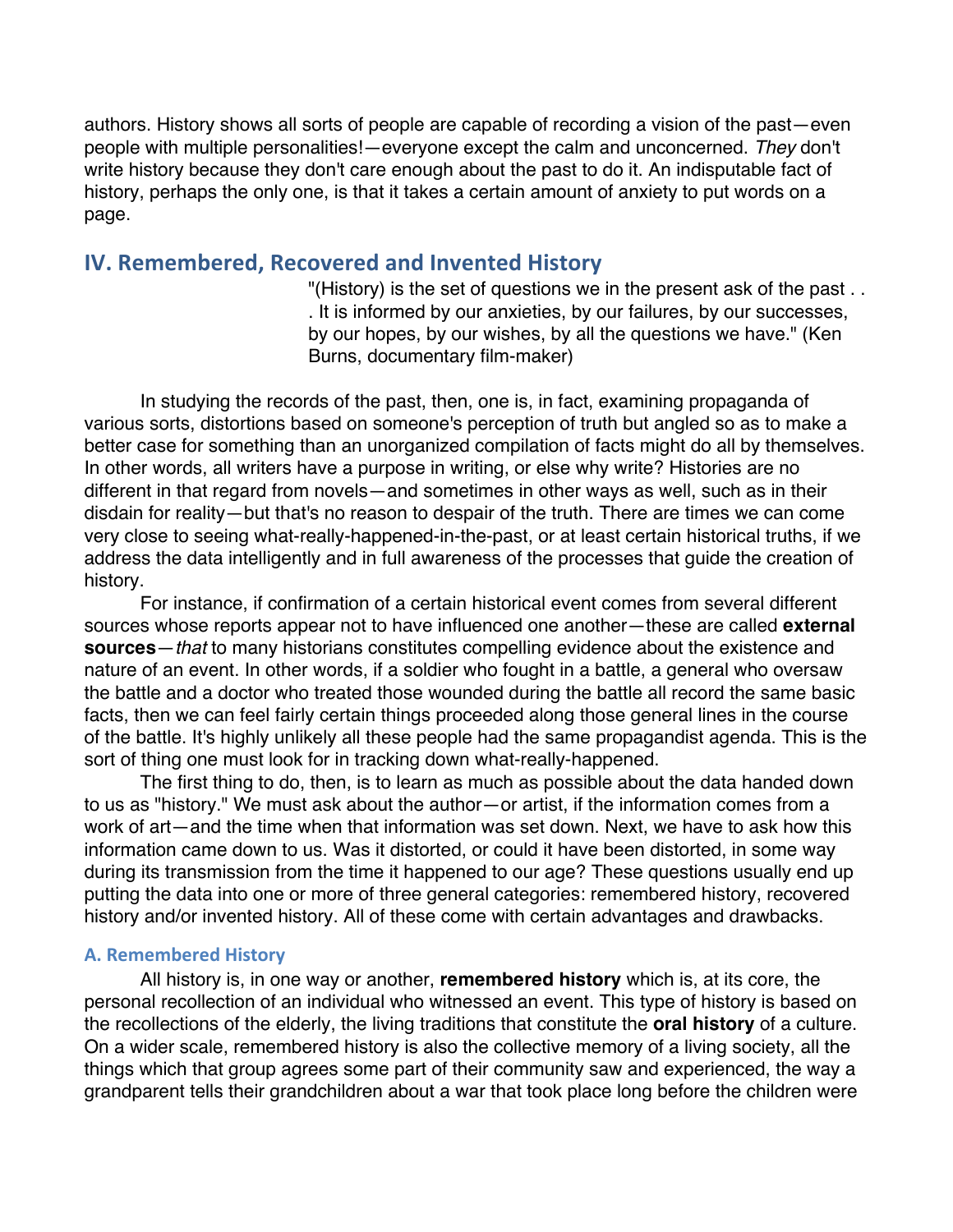born. When those who did not witness an event for themselves but allow that it must have happened, pass on information about the past, memories become history, remembered history.

The greatest apparent advantage of this sort of recollection is that it comes "from the horse's mouth"—historians call this type of source "**primary evidence**," meaning it relies on eyewitnesses—and its accuracy would thus seem indisputable. Unfortunately, it is not. People tend to remember selectively and to disseminate their memories with even greater selectivity. If, as young man in battle, a grandfather became frightened and ran away, he's not likely to tell that detail to his grandchildren or, if he does, he will probably reshape the story and make his actions seem justified. In other words, he will distort history to serve his personal interests. So, remembered history is all too often what a person chooses to "remember."

Besides that, one grandfather's recollection of an event often contrasts strongly with another's, because their perspectives were different, or simply because different things catch different people's eyes. Which grandfather's version, then, is the real historical truth? Can we even say that one is truer than the other? And when one thinks how many grandparents there are out there all remembering their pasts and all doing it selectively, the process of creating a coherent oral history replicates itself exponentially into a seemingly hopeless pursuit of whatreally-happened. So, the major drawback of remembered history, a dauntingly immense task in and of itself, is that, even if we were to collect and assemble all the data, the rememberers on whom remembered history depends, whether they mean to or not, don't always bestow on us a full and unalloyed truth.

#### **B. Recovered History**

"We don't see things as they are; we see them as *we* are." (Anais Nin, diarist)

**Recovered History**, the next type of historical information, will then seem at first glance a more accurate genus of data. Recovered history encompasses all information about a past that was once known but for some reason that information was lost and forgotten. Later, however, it was reclaimed, usually through a lucky accident or some sort of investigation. Today, the most familiar type of recovered history is that which comes from **archaeology** and the excavation of historical sites.

But it is not through archaeological work alone that history is recovered. Librarians also find forgotten manuscripts in book collections, another sort of "archaeology." Indeed, history can be recovered from any artifacts set aside and forgotten. Moreover, if we don't know the script or language used in a text that has been discovered, a decipherer must assist in recovering the data by decoding it. Thus, there are many places, ways and means to recover history.

Information gathered in this way seems to many less tainted with bias than remembered history, because recovered history is often based on concrete things found by chance or dug up. These data haven't been passed down through subsequent generations which may have distorted the information even further by omitting details the copiers neglected, found uninteresting or wished to suppress. Instead, it's usually assumed that archaeological artifacts are historically intact—that is, found just as they were in the past—which means they're free at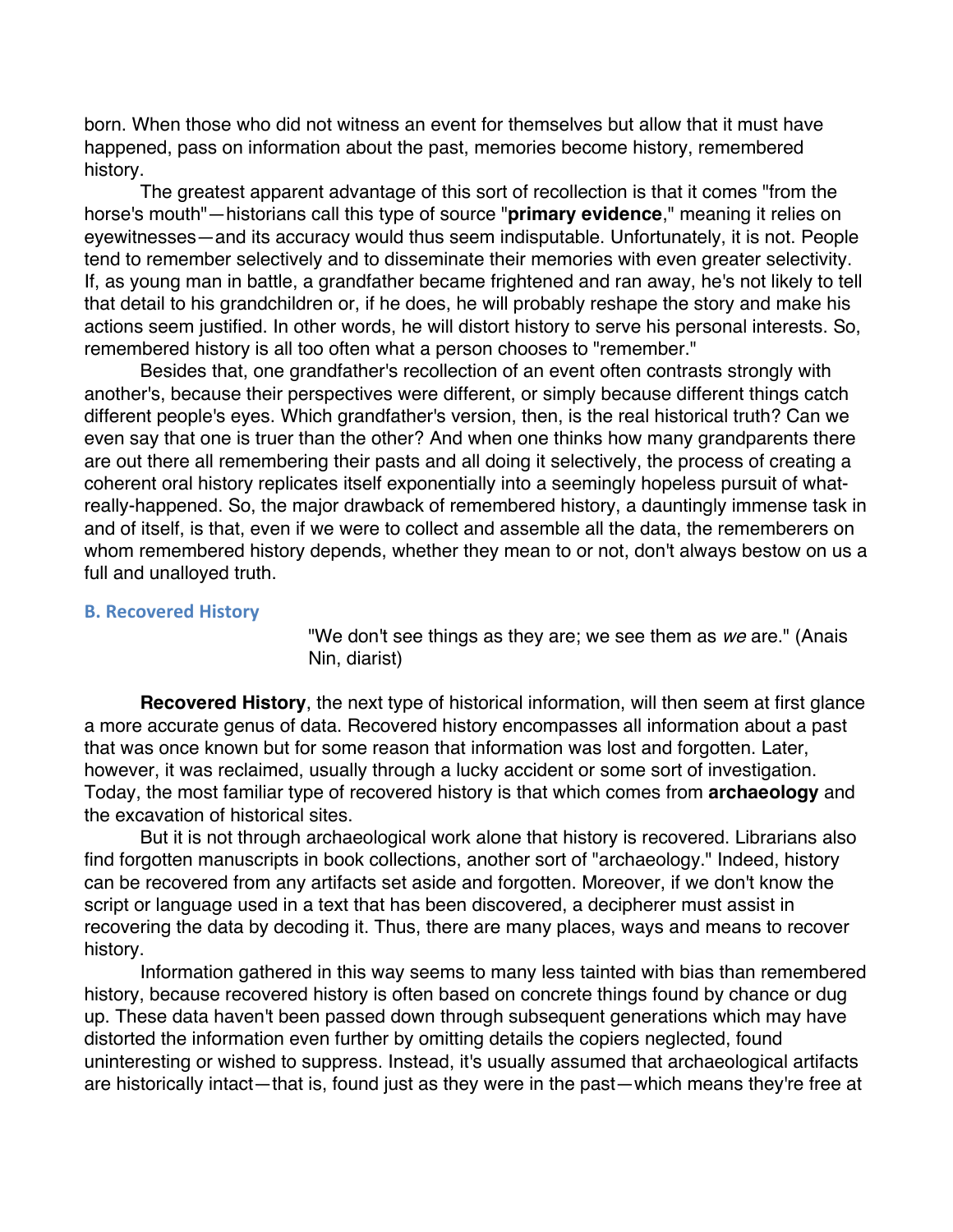least of intermediate human contact. All this makes recovered history appear to reflect historical reality better than remembered history, and in many cases it does.

The *actual* reality is a bit more complicated, however, because there's as much room for bias in recovered history as in remembered history. While data recovered are usually not in and of themselves biased, their interpretation very much can be. Indeed, how to place a piece of recovered history in the larger context of a civilization's progress is often a matter of partisan debate.

For instance, there is no question that the city buried under several feet of volcanic ash in southern Italy near Naples is the Roman town of **Pompeii**. We find its name on the walls of the city, along with an impressive record of the decadent and luxurious lifestyle enjoyed by Romans in and around the first century CE. Life was certainly very good for Romans living there back then, until, of course, the nearby volcano **Mount Vesuvius** erupted violently in 79 CE and exterminated the city along with a good deal of its population. At that point things stopped looking so good. But for historians it was a boon. The eruption of Vesuvius preserved Pompeii better than any other Roman city, which raises an important issue. How representative is Pompeii of Roman life in its day? Does this ritzy beach community present a fair picture of ancient Rome?

Pompeii was, in fact, not typical of Roman cities in its day—indeed, no Roman city is exactly typical of Rome, least of all, Rome itself!—no more so, at least, than any actual modern city represents a "standard" community today. An ancient Santa Barbara of sorts, Pompeii was disproportionately inhabited by rich families who summered along its shores under the cool, vine-rich slopes of Vesuvius. These languid aristocrats supported an industry of gaming, theatre, wineries, prostitution and a wide variety of exotic religious cults. From that perspective, Atlantic City might make a better analogy.

The historian's fundamental duty, then, is to situate this archaeological information within the greater picture of Rome left to us by history. Is Pompeii an aberration, or something typical of its day? To make generalizations about Rome in the first century CE from the information about daily life gathered along with the material evidence found at Pompeii is a difficult enterprise. It all comes down to the specific nature of archaeological data, a situation which is both a blessing and a curse. Recovered history confirms the existence of certain things in certain places at certain moments in the past, but it doesn't tell us how widespread or even how important those things were in the larger concourse of events. To put it differently, how accurately will the remains of today's Key West or Sun Valley inform archaeologists in several millennia about typical American life in the twenty-first century?

So, while the data of recovered history are not in debate, their interpretation and historical context all too often are. Frequently, the way the data are read turns out to fit some vision an interpreter wishes to impose on history, and this unfortunately ends up all too often saying more about the interpreter than the interpreted. The record of abuses of archaeological information in the modern world are legion and hardly restricted to archaeologists themselves. All sorts and factions of people sift the very data they seek from recovered history and make of it what they wish.

\* \* \* \*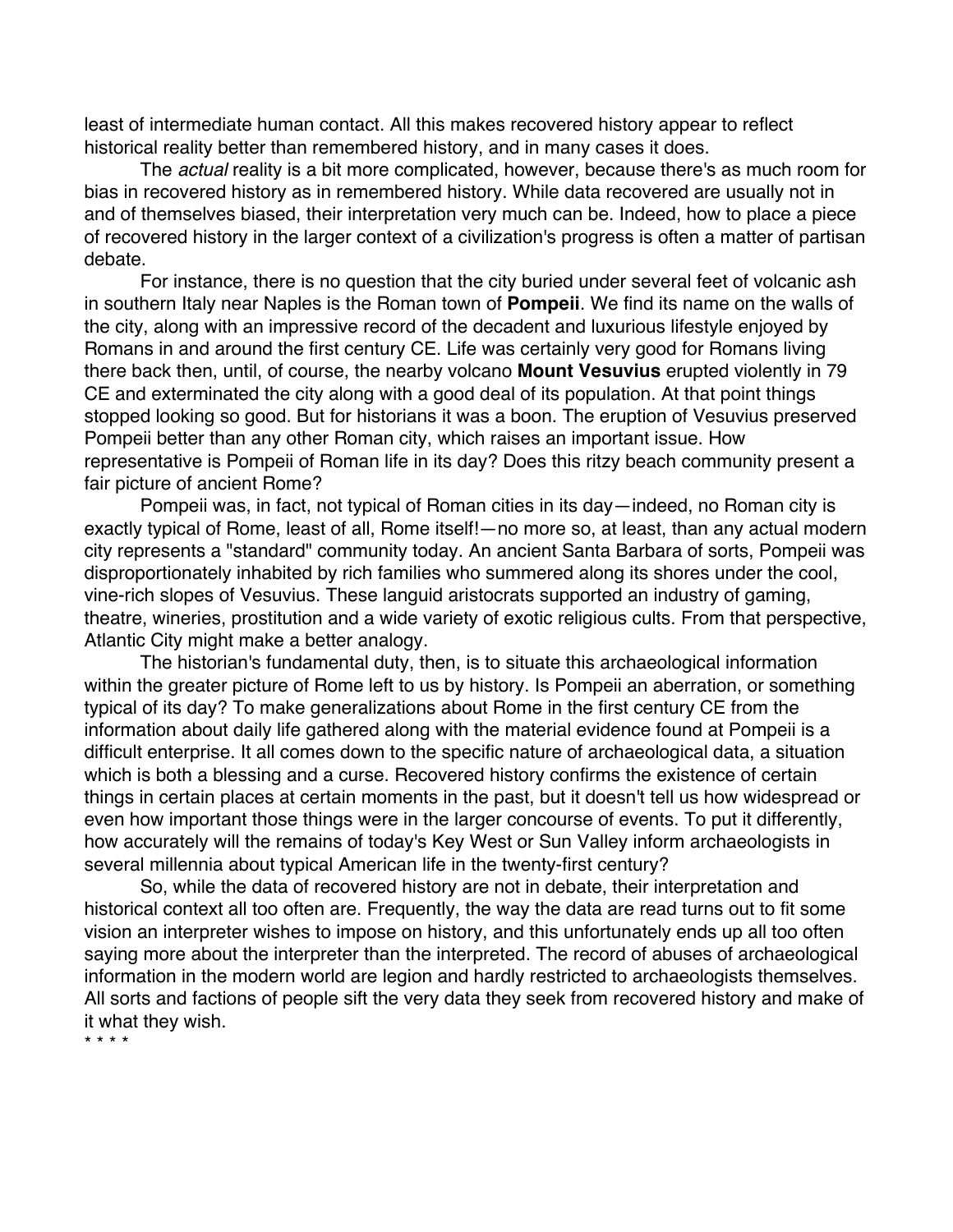## **C. Invented History**

Tomorrow and tomorrow and tomorrow, Creeps in this petty pace from day to day, To the last syllable of recorded time; . . . it is a tale Told by an idiot, full of sound and fury, Signifying nothing. (Shakespeare, *Macbeth* 5.5.19-28)

**Invented History** is a third type of history. It entails the body of myths, often well-known to be untrue but that exist in the public conscience as "history." These are the historical fabrications which, though they are essentially lies, enough people wish to believe they are what-really-happened that they have come to have the force of truth. Invented histories satisfy our collective need to see the past in some particular way and, even when directly challenged with hard evidence of their falsehood, people persist in speaking of them as "historical reality." How does this happen? The answer is quintessentially human. When confronted with historical data that don't uphold our convictions about the past and how we feel it should be, we discard them and make up a more workable "history" that *does* conform to our view of the world. That tale is then widely circulated and, swept along by its popularity, gains the authority of truth through the sheer number of times it's repeated and written down.

Scores of invented histories fill the records of the past, and no society is or has ever been exempt. For instance, even in the face of a blistering vacuum of fact, many ancient Romans believed their nation was originally founded by the descendants of survivors from Homer's Troy, itself a notorious fiction. Likewise, quite a few people believed—many still do there was once a continent called Atlantis. Others think the ancient Hebrews were once enslaved by the Egyptians and forced to build the Pyramids. For none of these myths is there a shred of credible historical evidence, yet modern sources for one reason or another perpetuate them.

There *was* no Aeneas or Atlantis, and the Pyramids were constructed at least a millennium before the Hebrews existed as a people at all, centuries before even Abraham lived, if *he* lived and was not an invented history, too. There is, in fact, no corroborating evidence at all for ancient Hebrews as a slave collective in Egypt at any time, but the tales of pyramid-building and the Egyptian Captivity linger on because in our time, an age ruled by questioning and dissent, we seek validation of the Bible's stalwart truths amongst the tangible remains of ancient Egypt. And when that is not forthcoming, many choose to read biblical myths as history anyway. Their lie betrays their heart, neither of which is evil, but neither of which lives in fact, either.

Modern American civilization is no less saturated with invented history. The brave days of cowboys in the Old West, the "good ole times" when there was religious uniformity and moral behavior, even George Washington and the cherry tree are all invented histories. The last is an anecdote concocted by an early biographer who needed to say something about Washington's childhood when nothing significant was known. There's no doubt about it, these tales are made up, "full of sound and fury/Signifying nothing," as Shakespeare's Macbeth asserts, but in this case the tales "told by idiots" *do* signify something.